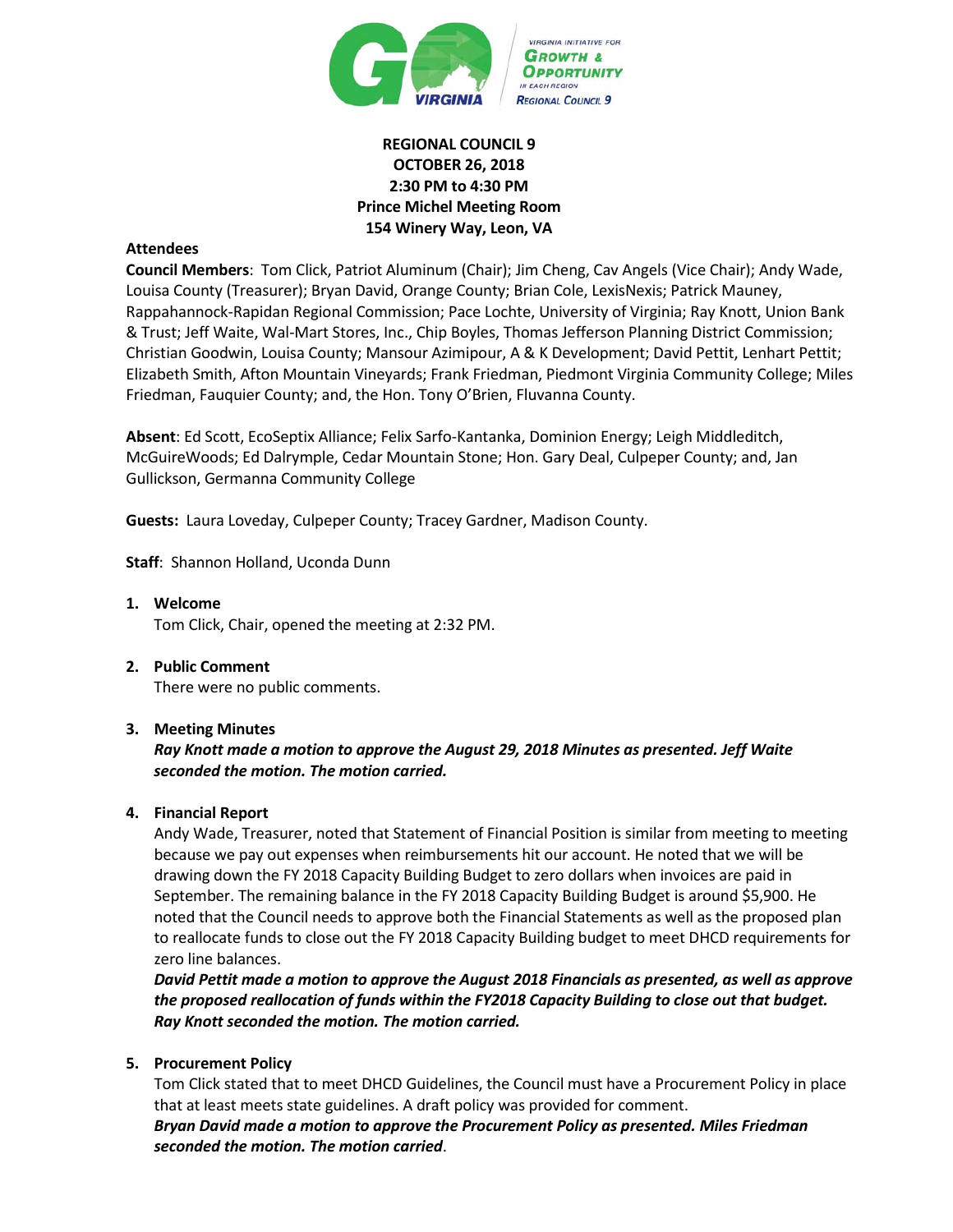## **6. Project Review**

Tom Click referred Council Members to the Proposal Review Summary Sheet of the Regional Business Park project proposal. He noted that the GO Virginia request was for \$202,150 and the proposal included a one to one match of non-state funds. He asked members from the Site Task Force to lead the discussion. During the discussion it was clarified the Central Virginia Partnership was reallocating locality funds toward the match. It was also discussed that the labor shed for the proposed project was very impressive and would be attractive to businesses. Also, there was much discussion around the ability for all localities to participate and benefit in terms of workforce and revenue streams. *Frank Friedman made a motion to approve the proposal subject to the applicant optioning the land by February 14, 2019. Miles Friedman seconded the motion. Andy Wade abstained from voting. The motion carried.*

## **7. Chair Update**

Tom Click shared that because the GO Virginia Board announced they would only have four meetings in 2019 so a revised Region 9 Timeline would need to be established. A proposed timeline was included in the packet for discussion.

# *Ray Knott made a motion to approve the revised timeline as presented. Brian Cole seconded the motion. The motion carried.*

Referring to the Dashboard documents in the packet, Tom Click noted that the \$60,314 remaining in the FY 2018 Per Capita funds were moved into the FY 2019 Per Capita funds, therefore, the amount available for regional projects is now \$1,060,314. Since July, the Council has received twenty nine project inquiries, six projects are in active discussion and two have applied. One of these applications has not advanced to the Council because it was incomplete.

Tom Click introduced Uconda Dunn from the Central Virginia Partnership to present on the Central Virginia Site Readiness Project that is now wrapping up.

Tom Click thanked those who have helped with GO Virginia promotion and outreach since the last meeting, including Miles Friedman who coordinated flyer distribution at a Chamber event; Jim Cheng who presented at the Quad Counties Business Summit; and Chip Boyles and Patrick Mauney who published newsletter articles. Pace Lochte and Jim Cheng added that they had recently presented at the CvilleBioHub grant kick-off event, as well. Tom Click further added that we now have a LinkedIn page for the Region 9 Council to promote grant successes and opportunities. He also shared a Tombstone notice, previously suggested by Ray Knott, as the first item to be shard via the new LinkedIn page. Tom Click asked that Shannon Holland create the notices for all projects. Tom Click also shared a www.GOVirginia9.org website analytics report that indicates we have decent traffic on our website. He also noted that we now have a benchmark for measuring activity going forward.

Tom Click reported that all five approved Region 9 projects now have fully executed contract addendums and he thanked David Pettit for his help in getting that done.

Finally, Tom Click gave Mansour Azimipour a moment to share his experience about speaking in front of the US House of Representatives Subcommittee on Economic Growth Tax and Capital Access in late September.

## **8. Director Update**

Shannon Holland first requested approval to reallocate expense line items within approved project budgets, as needed.

*Bryan David made a motion that staff use judgement to reallocate funds within approved project budgets and to subsequently report out to the Council. Andy Wade seconded the motion. The motion carried.*